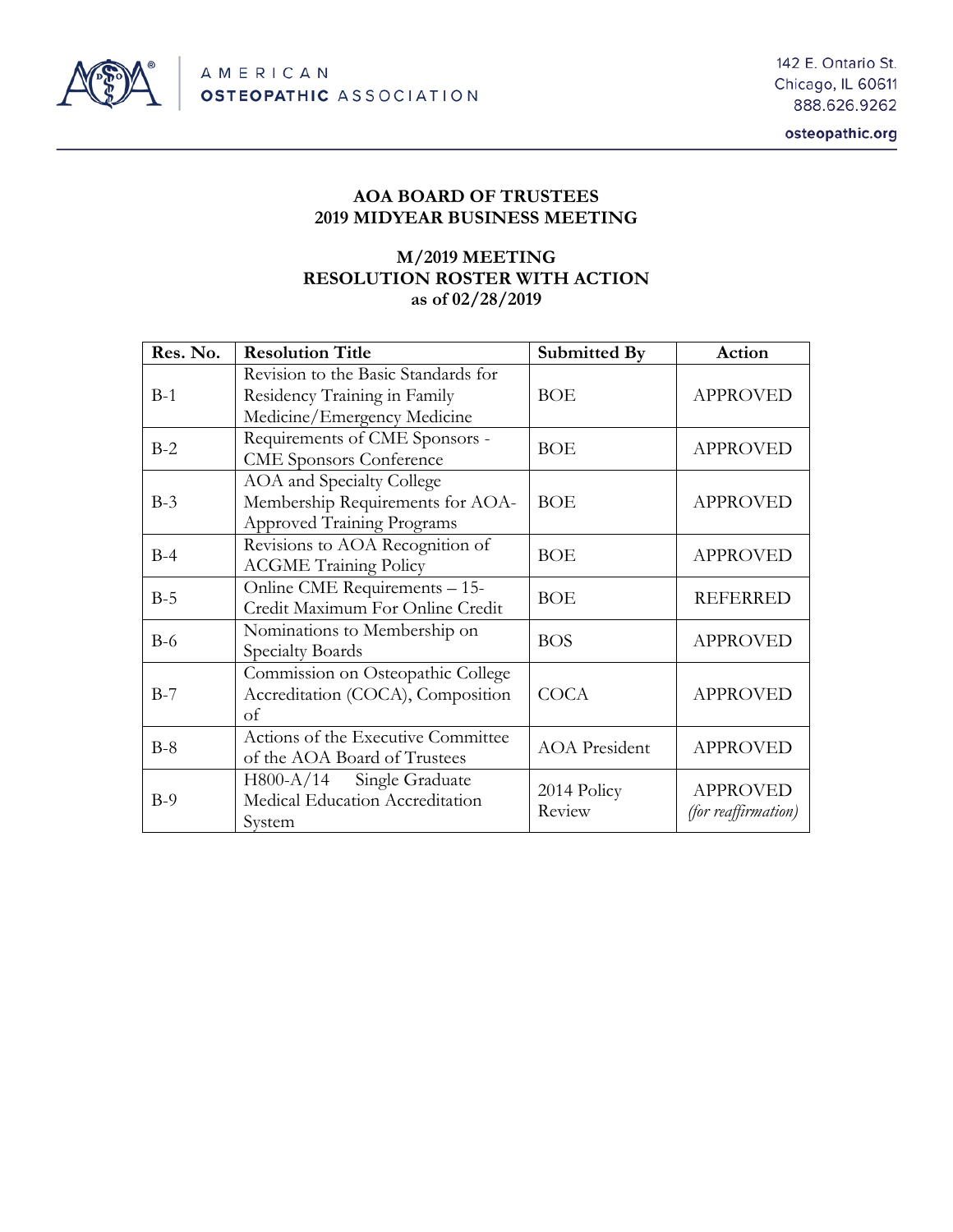## SUBJECT: REVISION TO THE BASIC STANDARDS FOR RESIDENCY TRAINING IN FAMILY MEDICINE/EMERGENCY MEDICINE

## SUBMITTED BY: Bureau of Osteopathic Education

### REFERRED TO: Board of Trustees

# 1 RESOLVED, that the following revision to the Basic Standards Training in Family 2 Medicine/Emergency Medicine be APPROVED.

3 3.6 The five year continuity of care site experience must include at least **2,000 1,650** patient 4 visits, with a minimum of 150 occurring in the OGME-1 year.

### Explanatory Statement:

Currently, the Osteopathic family medicine basic standards state that the total continuity family medicine office site(s) patient encounter requirement for the family medicine residents prior to graduation is 1,650. This is in alignment with the ACGME program requirements of 1,650. However, the combined Osteopathic Family Medicine/Emergency Medicine total continuity family medicine office site(s) patient encounter requirement prior to graduation is 2,000 encounters prior to each FMEM. With single accreditation, we need to standardize the patient requirement for the combined FMEM program with our Osteopathic Family Medicine requirements. ACGME recognizes the combined programs as two separate ones, and both program requirements need to be fulfilled. Since the program requirement for family medicine is 1650 patient encounters in the family medicine, the request is to amend FMEM requirements to reflect that same number.

## ACTION TAKEN \_**APPROVED**\_\_\_\_\_\_\_\_\_\_\_\_\_\_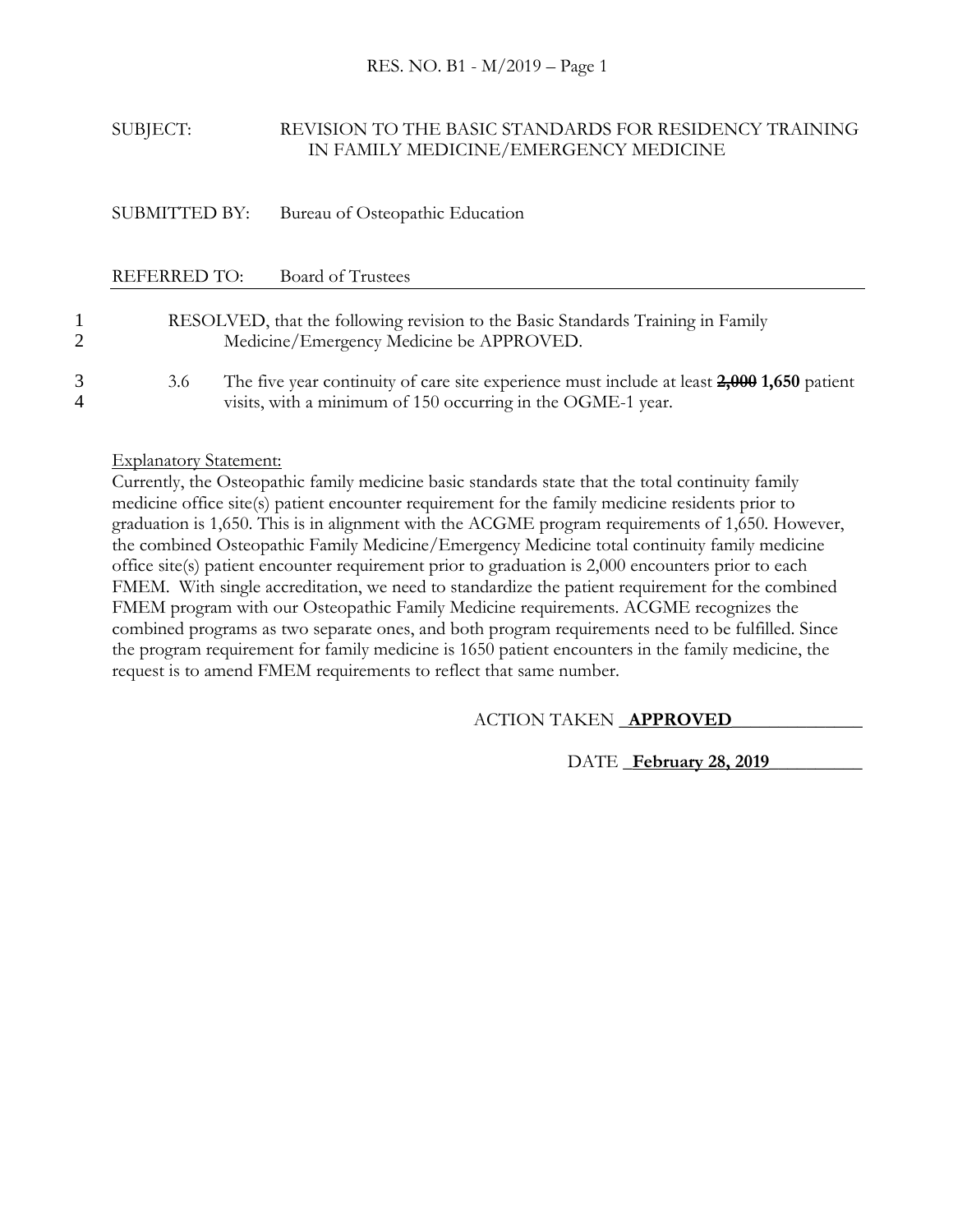#### RES. NO. B2 - M/2019 – Page 1

### SUBJECT: REQUIREMENTS OF CME SPONSORS - CME SPONSORS **CONFERENCE**

### SUBMITTED BY: Bureau of Osteopathic Education

#### REFERRED TO: Board of Trustees

| $\mathbf{1}$   | WHEREAS, American Osteopathic Association (AOA) policy requires AOA-accredited                                                                                                                                                                                                               |
|----------------|----------------------------------------------------------------------------------------------------------------------------------------------------------------------------------------------------------------------------------------------------------------------------------------------|
| $\overline{2}$ | Continuing Medical Education (CME) Sponsors to attend an AOA CME Sponsors                                                                                                                                                                                                                    |
| 3              | Conference as least once during every three (3) year CME cycle; and                                                                                                                                                                                                                          |
| 4<br>5<br>6    | WHEREAS, in November 2014, the Council on Osteopathic Continuing Medical Education<br>(COCME) was informed that the CME Sponsors Conferences was being eliminated and<br>that the AOA would develop online webinars as the primary method of educating CME<br>sponsors about CME policy; and |
| 8              | WHEREAS, the last CME Sponsors Conference was held in January 2016, in joint sponsorship                                                                                                                                                                                                     |
| 9              | with the OME/AAOE Leadership Conference in San Antonio, Texas; and                                                                                                                                                                                                                           |
| 10             | WHEREAS, the COCME reviewed and approved the first module on "Outcomes                                                                                                                                                                                                                       |
| 11             | Measurement" in November 2017 which was released in April 2018; and                                                                                                                                                                                                                          |
| 12             | WHEREAS, the COCME reviewed a second module on "Needs Assessment" at its November                                                                                                                                                                                                            |
| 13             | 2018 meeting and suggested that the modules effort be discontinued; now, therefore, be                                                                                                                                                                                                       |
| 14             | it                                                                                                                                                                                                                                                                                           |
| 15             | RESOLVED, that the Continuing Medical Education (CME) Sponsors Conference be                                                                                                                                                                                                                 |
| 16             | reinstated to educate American Osteopathic Association (AOA) Category 1 CME                                                                                                                                                                                                                  |
| 17             | Sponsors regarding the latest changes in CME, information technology, collaboration                                                                                                                                                                                                          |
| 18             | and management; and, be it further                                                                                                                                                                                                                                                           |
| 19             | RESOLVED, the CME Sponsors Conference is held jointly with the AOA Lead Conference to                                                                                                                                                                                                        |
| 20             | minimize the financial impact and that for those CME Sponsors not able to attend the                                                                                                                                                                                                         |
| 21             | conference be given access to view it online.                                                                                                                                                                                                                                                |

### Explanatory Statement:

The COCME believes that attendance of the CME Sponsors Conference at least one every three year is necessary to keep sponsors up-to-date of the latest changes in the CME arena, AOA CME programs and policy, and regulatory requirements from external agencies and the pharmaceutical industry. The COCME felt that a 15 slide PowerPoint with 3 True/False questions did not serve to educate new sponsors on the topic being presented, and did not permit interactivity with other CME sponsors. For those sponsors who are not able to participate will have the option to review the conference online. It was also noted that the same speaker(s) may be used for providing information to the CME Sponsors on specific topics of interest.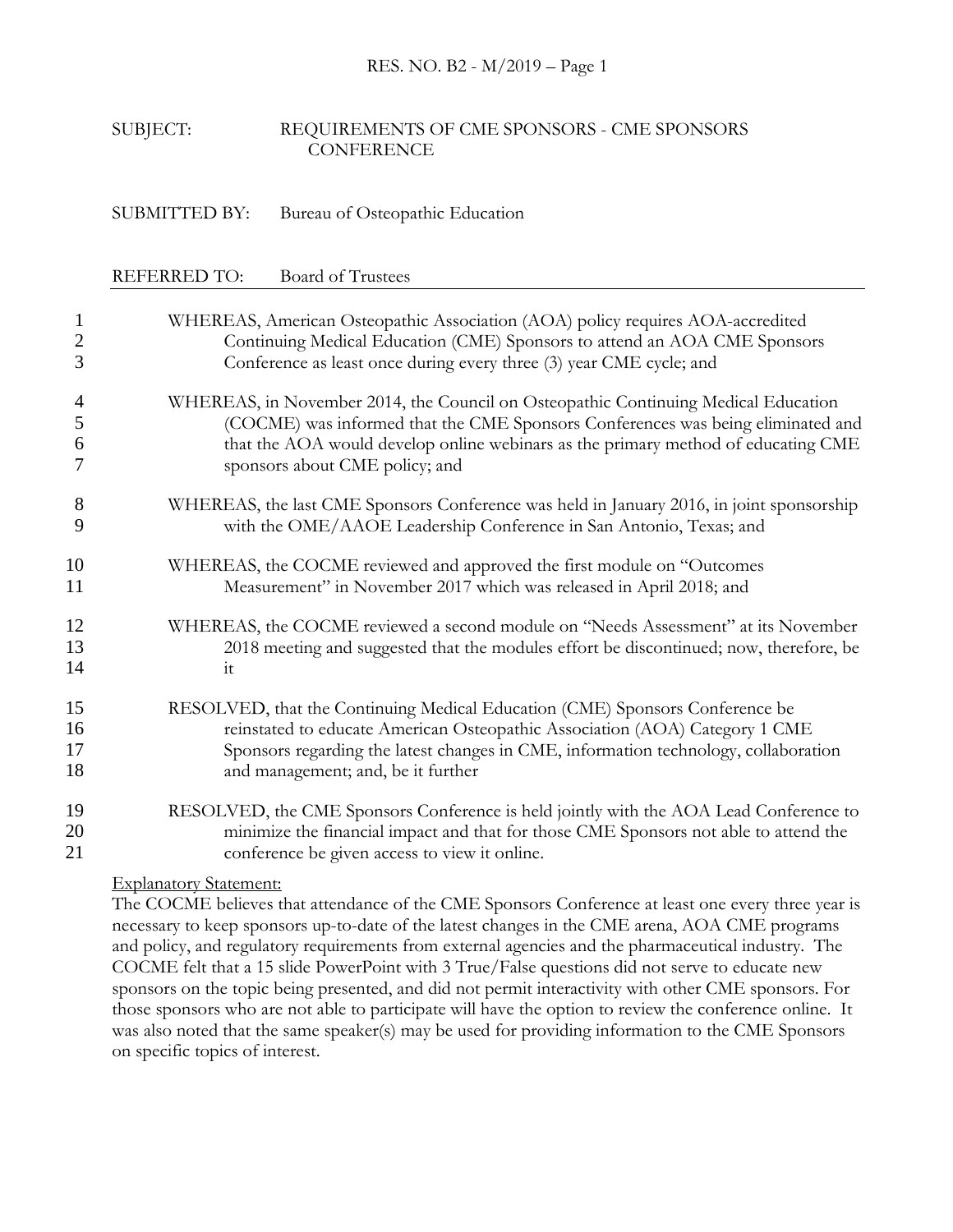FISCAL IMPACT: Up to \$5,000 for LEAD workshop speaker.

ACTION TAKEN \_**APPROVED**\_\_\_\_\_\_\_\_\_\_\_\_\_\_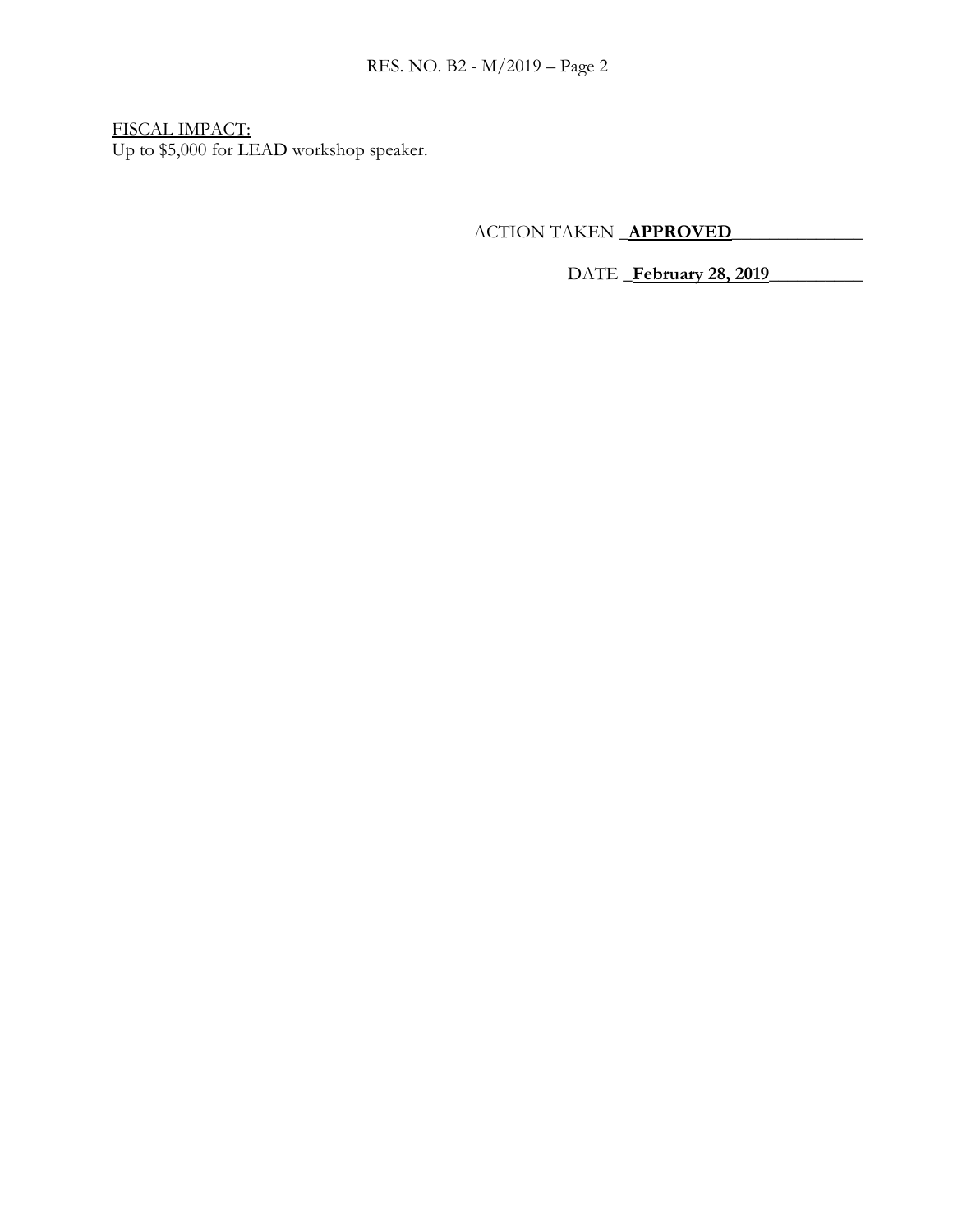## SUBJECT: AOA AND SPECIALTY COLLEGE MEMBERSHIP REQUIREMENTS FOR AOA-APPROVED TRAINING PROGRAMS

SUBMITTED BY: Bureau of Osteopathic Education

# REFERRED TO: Board of Trustees

| 2<br>3<br>4 | WHEREAS, the American Osteopathic Association (AOA) Basic Documents for Postdoctoral<br>Training and many of the AOA Basic Standards for specialty training require AOA<br>and/or osteopathic specialty college membership for program directors, faculty, and<br>trainees; and |
|-------------|---------------------------------------------------------------------------------------------------------------------------------------------------------------------------------------------------------------------------------------------------------------------------------|
| 5           | WHEREAS, the recommendation from AOA legal counsel is to strike AOA membership                                                                                                                                                                                                  |
| 6           | requirements; now, therefore be it                                                                                                                                                                                                                                              |
| 7           | RESOLVED, that any standard in the American Osteopathic Association (AOA) Basic                                                                                                                                                                                                 |
| 8           | Documents for Postdoctoral Training or AOA Basic Standards for specialty training                                                                                                                                                                                               |
| 9           | requiring AOA, specialty college, or other association membership be removed.                                                                                                                                                                                                   |

Explanatory Statement:

ACTION TAKEN \_**APPROVED**\_\_\_\_\_\_\_\_\_\_\_\_\_\_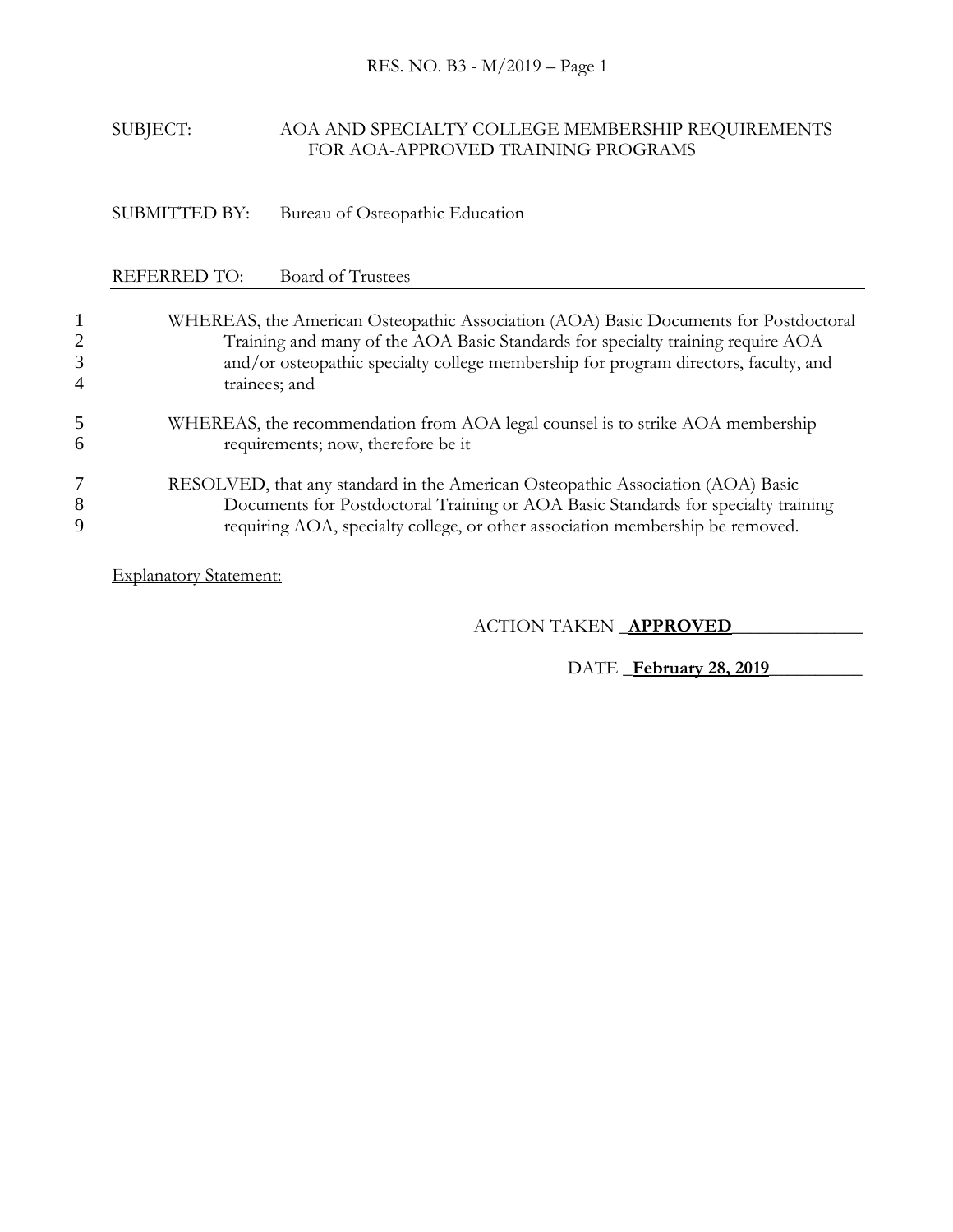|                                                  | SUBJECT:  |                     | REVISIONS TO AOA RECOGNITION OF ACGME TRAINING POLICY                                                                                                                                                                                                                                                                                                                                                                                                                                                                                                                                                                                                 |
|--------------------------------------------------|-----------|---------------------|-------------------------------------------------------------------------------------------------------------------------------------------------------------------------------------------------------------------------------------------------------------------------------------------------------------------------------------------------------------------------------------------------------------------------------------------------------------------------------------------------------------------------------------------------------------------------------------------------------------------------------------------------------|
|                                                  |           | SUBMITTED BY:       | Bureau of Osteopathic Education                                                                                                                                                                                                                                                                                                                                                                                                                                                                                                                                                                                                                       |
|                                                  |           | <b>REFERRED TO:</b> | <b>Board of Trustees</b>                                                                                                                                                                                                                                                                                                                                                                                                                                                                                                                                                                                                                              |
| $\mathbf{1}$<br>$\overline{c}$<br>3              |           |                     | RESOLVED, that the following Revisions to ACGME or Military Training Eligibility<br>Requirements and Application Procedure of the AOA Basic Documents for<br>Postdoctoral Training be APPROVED:                                                                                                                                                                                                                                                                                                                                                                                                                                                       |
| 4                                                |           |                     | (Old language is crossed out and new languages is in <b>bold CAPS</b> )                                                                                                                                                                                                                                                                                                                                                                                                                                                                                                                                                                               |
| 5<br>6                                           | Procedure |                     | E. ACGME, CANADIAN, or Military Training Eligibility Requirements and Application                                                                                                                                                                                                                                                                                                                                                                                                                                                                                                                                                                     |
| 7<br>$8\phantom{1}$<br>9<br>10<br>11<br>12<br>13 |           |                     | The following standards have been established to enable osteopathic physicians who are completing, or<br>have completed, ACGME, ROYAL COLLEGE OF. PHYSICIANS AND SURGEONS OF<br>CANADA (RCPSC), COLLEGE OF FAMILY PHYSICIANS OF CANADA (CFPC) or military<br>residency training, or will be entering such residency training to apply for AOA recognition of that<br>training. In the event of hospital closure, the PTRC will review and determine approvals on a case-by-<br>case basis. If while training in an ACGME program, the program becomes dually accredited, the<br>trainee will be given AOA credit for time spent in the ACGME program. |
| 14<br>15<br>16                                   | 5.1       |                     | Graduates of COMs who participate in ACGME-accredited required military programs will be<br>reviewed by the Association of Military Osteopathic Physicians and Surgeons (AMOPS).<br>Recommendation is made to the PTRC for final approval or denial.                                                                                                                                                                                                                                                                                                                                                                                                  |
| 17                                               | $5.2 -$   |                     | Candidates must be a member in good standing of the AOA.                                                                                                                                                                                                                                                                                                                                                                                                                                                                                                                                                                                              |
| 18<br>19                                         | 5.2       |                     | The residency and/or fellowship program in which the candidate trained, or is training, must be<br>accredited by the ACGME, RCPSC, OR CFPC at the time training occurred.                                                                                                                                                                                                                                                                                                                                                                                                                                                                             |
| 20<br>21<br>22<br>23<br>24                       | 5.3       |                     | Candidates must submit a completed application, with all required documentation, to the AOA<br>Division of Postdoctoral Training. Applications are available on the AOA website located on<br>the Education home page and student/resident clearinghouse. Applications will be initially<br>reviewed by the trainee services staff in the Division of Postdoctoral Training. If additional<br>review is needed, PTRC will grant final approval or denial. Denial actions can be appealed.                                                                                                                                                             |
| 25                                               | 5.4       |                     | AOA Recognition of ACGME, RCPSC, OR CFPC PGY1 and Military Training                                                                                                                                                                                                                                                                                                                                                                                                                                                                                                                                                                                   |
| 26<br>27                                         |           | a.                  | The candidate must have completed an AOA-approved postgraduate year (PGY1)<br>training year or qualify through the AOA pathway.                                                                                                                                                                                                                                                                                                                                                                                                                                                                                                                       |
| 28<br>29<br>30<br>31                             |           | $\mathbf{b}$ .      | The ACGME, RCPSC, OR CFPC program must submit documentation to the AOA<br>for evaluation of core rotations for the first year of training Rotations will be compared<br>to the traditional rotating internship or the OGME-1 specialty. Training that does not<br>match existing AOA rotational requirements, will be submitted to the PTRC for review.                                                                                                                                                                                                                                                                                               |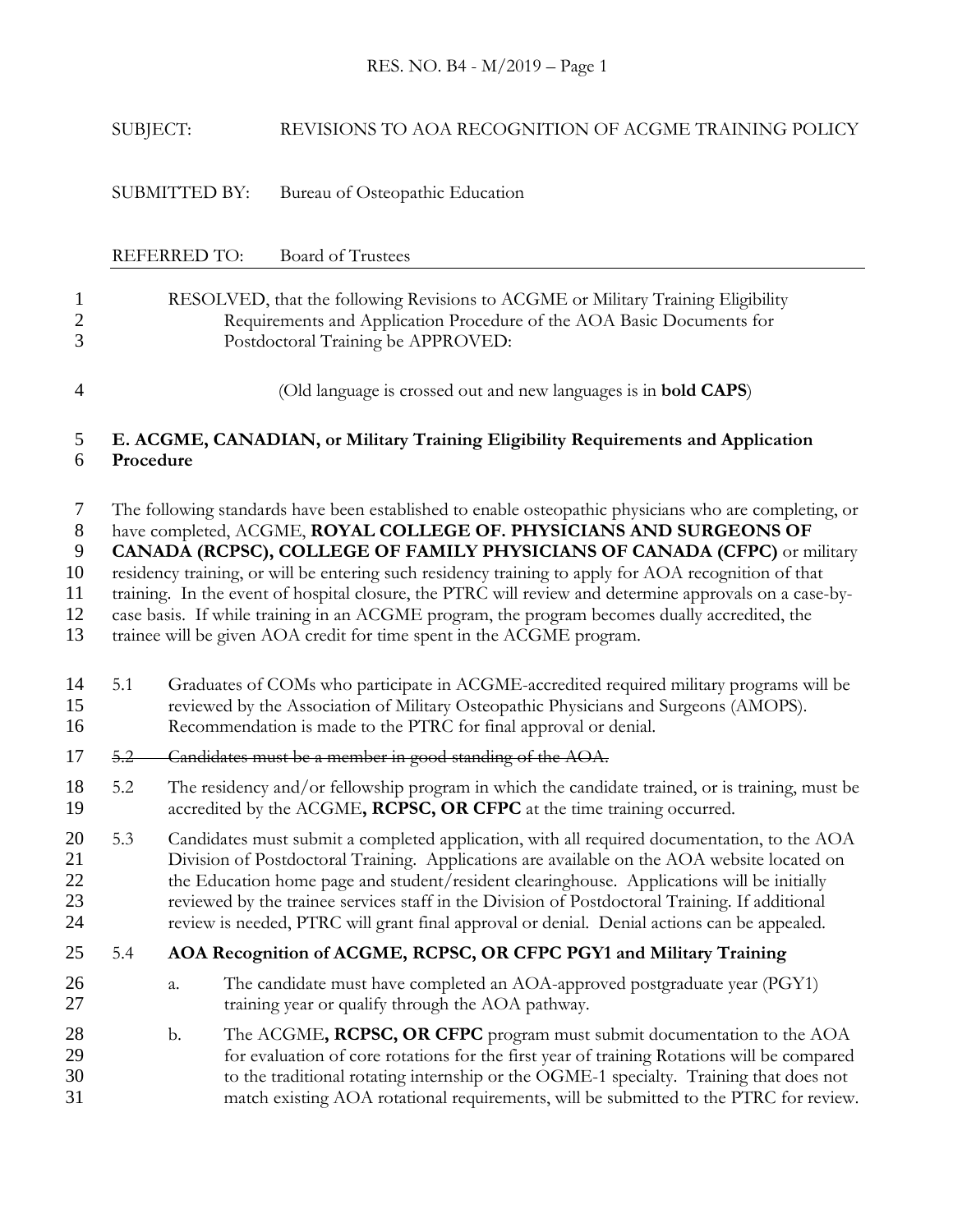| $\mathbf{1}$<br>2          |     | c. | The ACGME, RCPSC, OR CFPC program director must submit signed verification to<br>the AOA indicating that the applicant has successfully completed the PGY1 year.                                                                                                                                                                                                                     |
|----------------------------|-----|----|--------------------------------------------------------------------------------------------------------------------------------------------------------------------------------------------------------------------------------------------------------------------------------------------------------------------------------------------------------------------------------------|
| 3<br>$\overline{4}$        |     | d. | The applicant must participate in one osteopathic educational activity selected from the<br>following options:                                                                                                                                                                                                                                                                       |
| 5<br>6<br>7<br>8           |     |    | If the applicant is currently in residency training, prepare and present an original<br>$\mathbf{i}$ .<br>osteopathic clinical presentation to their peer residents and faculty at the<br>ACGME, RCPSC, OR CFPC program where they are training which is<br>verified by the program director and submitted to the AOA.                                                               |
| 9<br>10<br>11              |     |    | $\dddot{\mathbf{1}}$ .<br>If the applicant has completed ACGME, RCPSC, OR CFPC residency<br>training, prepare and present a presentation at a Category 1-A CME sponsored<br>program in a specialty area that includes an osteopathic component.                                                                                                                                      |
| 12<br>13                   |     |    | $\dddot{\mathbf{m}}$ .<br>Provide a certificate for attending an educational program from a recognized<br>AOA Category 1-A CME sponsor for a minimum of 8 CME credits.                                                                                                                                                                                                               |
| 14<br>15<br>16             |     |    | Develop a research paper on a clinical or educational topic in osteopathic<br>iv.<br>medicine that is suitable for publication in the JAOA or other osteopathic<br>publication.                                                                                                                                                                                                      |
| 17                         |     | e. | For military PGY1 training recognition, a copy of duty orders must be submitted.                                                                                                                                                                                                                                                                                                     |
| 18<br>19                   |     | f. | Applicants must gain approval of their ACGME PGY1 year before recognition of the<br>entire ACGME training can be recognized by the AOA.                                                                                                                                                                                                                                              |
| 20                         | 5.5 |    | AOA Recognition of ACGME PGY2 and Beyond Training                                                                                                                                                                                                                                                                                                                                    |
| 21<br>22<br>23<br>24<br>25 |     | a. | AOA recognition of the subsequent years of ACGME training require that the applicant<br>must have successfully completed an osteopathic internship but selected an ACGME-<br>accredited residency or successfully completed an ACGME-accredited PGY1/military<br>training and received recognition from the AOA. Successful completion of the entire<br>ACGME residency is required. |
| 26<br>27<br>28             |     | b. | AOA recognition of ACGME-accredited fellowship training require that both PGY1<br>and residency training be successfully completed and/or recognized by the AOA, as<br>well as successful completion of the fellowship program.                                                                                                                                                      |
| 29<br>30<br>31             |     | c. | The ACGME program director must submit signed verification to the AOA indicating<br>that the applicant has successfully completed the entire ACGME residency and/or<br>fellowship program.                                                                                                                                                                                           |
|                            |     |    |                                                                                                                                                                                                                                                                                                                                                                                      |

ACTION TAKEN \_**APPROVED**\_\_\_\_\_\_\_\_\_\_\_\_\_\_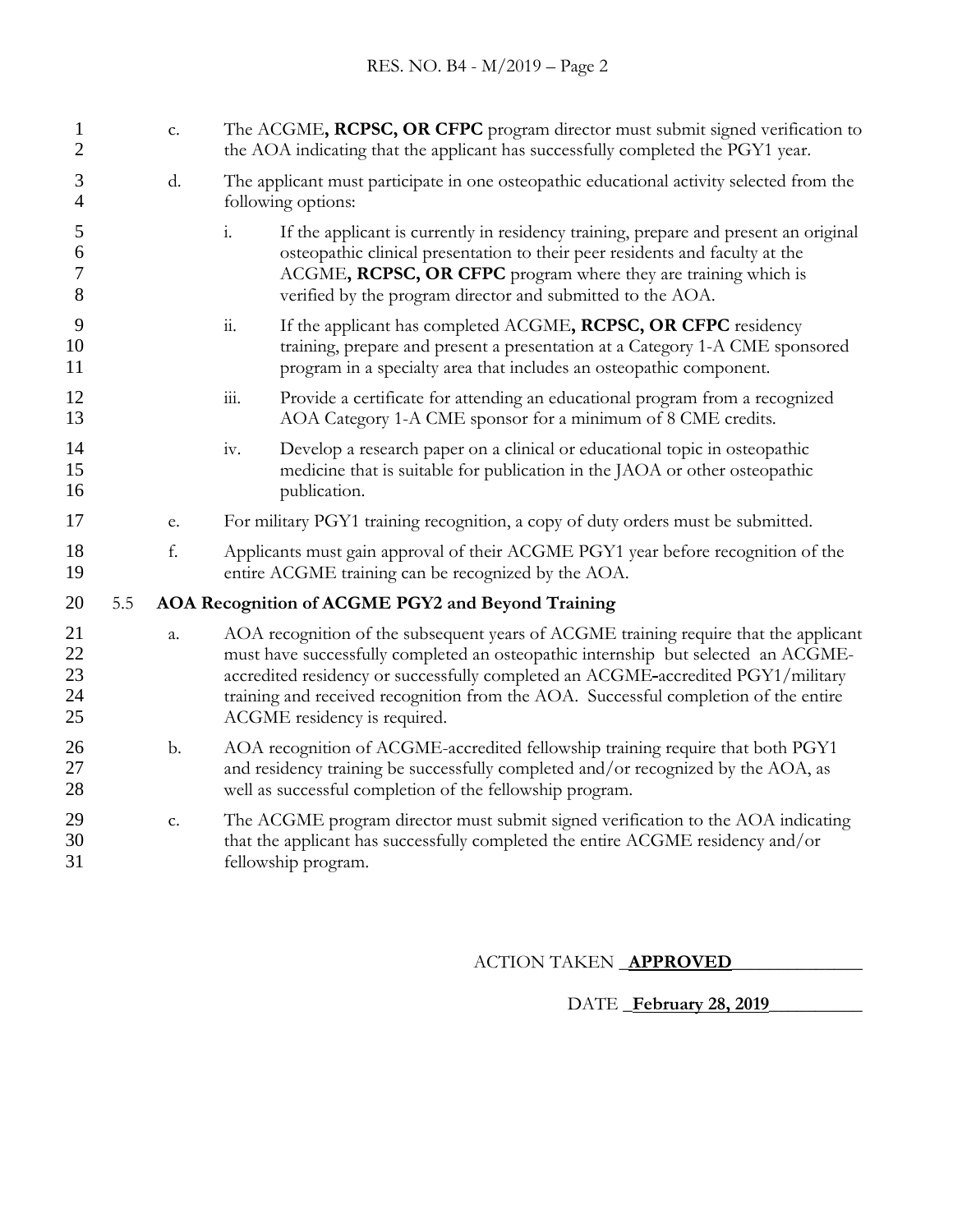## SUBJECT: ONLINE CME REQUIREMENTS - 15 CREDIT MAXIMUM FOR ONLINE CREDIT-BOE

SUBMITTED BY: Bureau of Osteopathic Education

| <b>REFERRED TO:</b> | Board of Trustees |
|---------------------|-------------------|
|                     |                   |

| $\mathbf{1}$   | WHEREAS, at their March 2017 Midyear Business meeting, the Board of Trustees of the         |
|----------------|---------------------------------------------------------------------------------------------|
| $\mathbf{2}$   | American Osteopathic Association (AOA) passed resolution B-9 - M/2017 Minimum               |
| 3              | of Specialty Specific CME for Osteopathic Continuous Certification that allows a            |
| $\overline{4}$ | minimum of 60 hours of specialty continuing medical education (CME) credits per 3-          |
| $\mathfrak{S}$ | year cycle for Osteopathic Continuous Certification and for these credits to be fulfilled   |
| 6              | by "acceptance of CME activities produced by American Osteopathic Association and           |
| 7              | Accreditation Council for Continuing Medical Education (ACCME) accredited                   |
| 8              | sponsors and providers; and                                                                 |
| 9              | WHEREAS, it is important for the preservation of osteopathic principles and philosophy that |
| 10             | physicians be incentivized rather than dis-incentivized to choose osteopathic CME; and      |
| 11             | WHEREAS, acceptance of ACCME credits as equivalent to AOA credits has created               |
| 12             | unintended consequences that place AOA accredited sponsors' online CME programs             |
| 13             | at a disadvantage to ACCME accredited programs, and                                         |
| 14             | WHEREAS, the ACCME makes no distinction between enduring and live CME in regard to          |
| 15             | the type completed by the physician, making it virtually impossible for the AOA CME         |
| 16             | staff to determine if ACCME credits submitted by an osteopathic physician were              |
| 17             | completed via attendance at a live or enduring CME event; and                               |
| 18             | WHEREAS, the AOA limits the amount of online CME that a physician can obtain per cycle      |
| 19             | to 15 credits, while the ACCME has no such limit; and, now therefore be it                  |
| 20             | RESOLVED, that the American Osteopathic Association (AOA) remove the 15-credit limit        |
| 21             | per continuing medical education (CME) cycle for Category 1-A CME earned via online         |
| 22             | live or enduring programs; and, be it further                                               |
| 23             | RESOLVED, that an in-person CME event be required per CME cycle.                            |

Explanatory Statement:

The Committee requests that the Bureau of Osteopathic Education (BOE) update the CME Sponsors Accreditation Manual to be consistent with the "online" requirements as presented in the 2019-2021 CME Guide.

# ACTION TAKEN \_**REFERRED** (to Bureau of Osteopathic Education)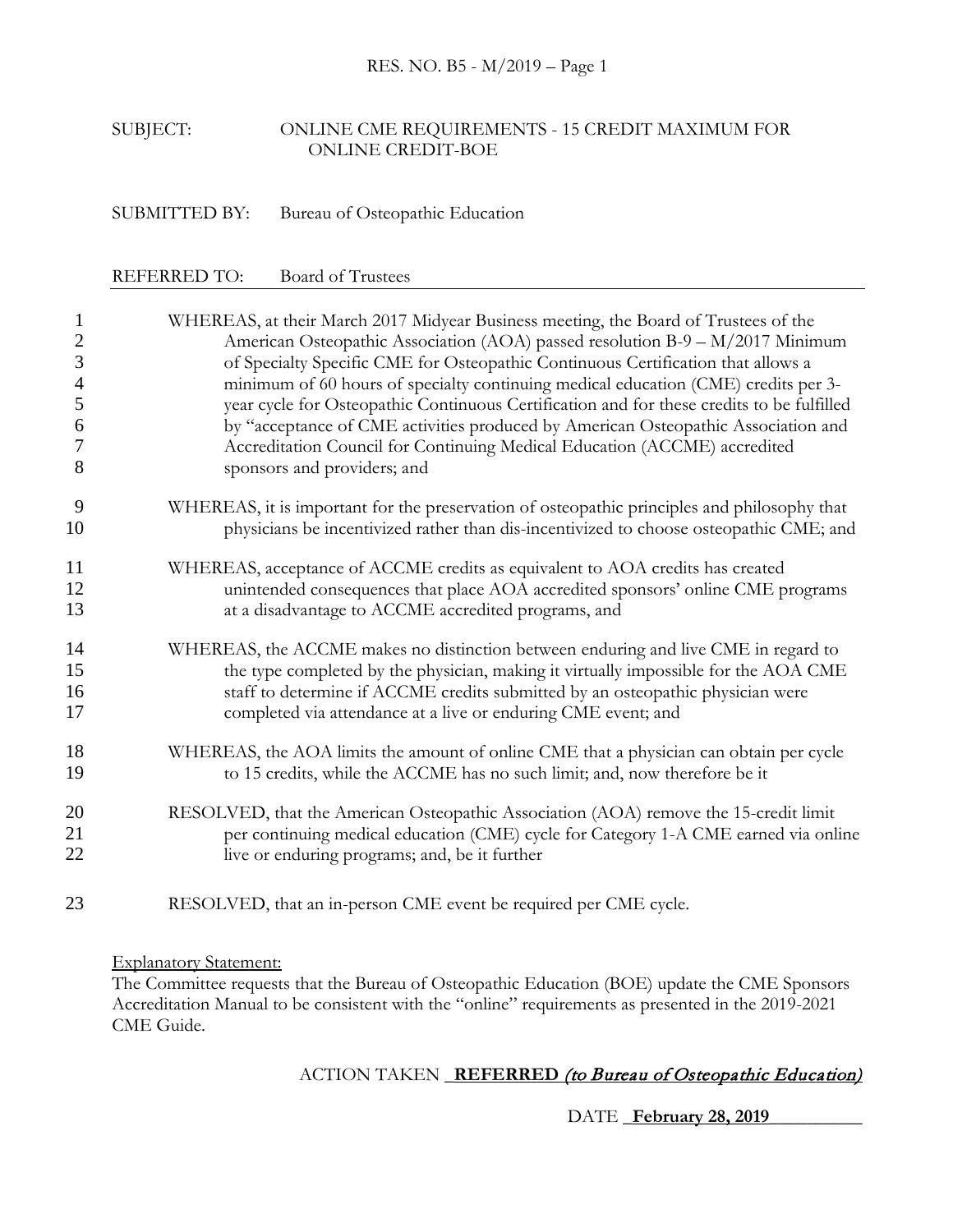# RES. NO. B-6 - M/2019 – Page 1

# SUBJECT: NOMINATIONS TO MEMBERSHIP ON SPECIALTY BOARDS

SUBMITTED BY: Bureau of Osteopathic Specialists

REFERRED TO: AOA Board of Trustees

| 3                | WHEREAS, per Article II., Section 2. Committee Membership of the BOS handbook states,<br>"The board will seek AOA-board certified nominees and should submit a minimum of<br>2 nominations to the BOS. The BOS will make recommendations to the AOA BOT,<br>who will make the final decision regarding appointments to the board."                                                 |
|------------------|------------------------------------------------------------------------------------------------------------------------------------------------------------------------------------------------------------------------------------------------------------------------------------------------------------------------------------------------------------------------------------|
| 5<br>6<br>8<br>9 | WHEREAS, the American Osteopathic Board of Pediatrics (AOBP) has a vacancy on their<br>board for one individual, which would bring total board members to eight. The AOBP<br>has submitted two nominations for the Bureau of Osteopathic Specialists (BOS) for<br>consideration. The two nominees are: 1) Amanda Foster, DO; 2) David Mueller, DO.<br>Refer to attachments for CV. |
| 10<br>11         | WHEREAS, the BOS Executive Committee recommends to the Board of Trustees, Amanda<br>Foster, DO, serve on the AOBP as a board member.                                                                                                                                                                                                                                               |
| 12<br>13<br>14   | RESOLVED, that the American Osteopathic Association Board of Trustees approve the<br>recommendation of the Bureau of Osteopathic Specialists such that the following<br>nominee serve as a board member on the American Osteopathic Board of Pediatrics:                                                                                                                           |
| 15<br>16         | American Osteopathic Board of Pediatrics<br>$04/2019$ to $03/2022$<br>Amanda Foster, DO                                                                                                                                                                                                                                                                                            |

ACTION TAKEN \_**APPROVED**\_\_\_\_\_\_\_\_\_\_\_\_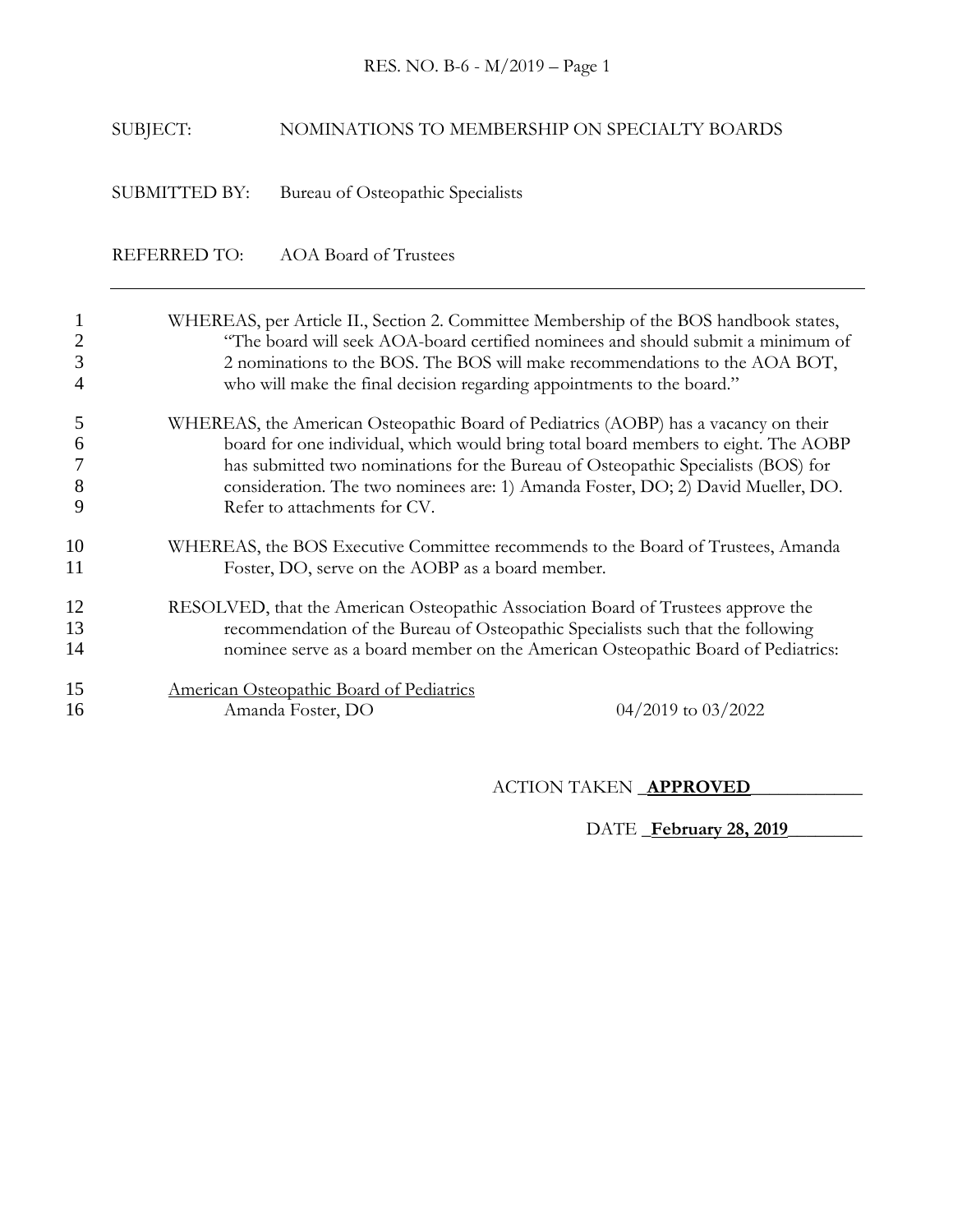# SUBJECT: COMMISSION ON OSTEOPATHIC COLLEGE ACCREDITATION (COCA), COMPOSITION OF

# SUBMITTED BY: Commission on Osteopathic College Accreditation and

# REFERRED TO: AOA Board of Trustees

| $\mathbf{1}$   | WHEREAS, pursuant to the Commission on Osteopathic College Accreditation (COCA)           |
|----------------|-------------------------------------------------------------------------------------------|
| $\sqrt{2}$     | Handbook, the composition of the COCA currently consists of seventeen (17)                |
| $\overline{3}$ | members: one public college dean, one private college dean, two educators from            |
| $\overline{4}$ | colleges of osteopathic medicine, but who are not the dean, one director of medical       |
| 5              | education, one hospital administrator, three public members, and eight members at         |
| 6              | large; and                                                                                |
| 7              | WHEREAS, while the numerical composition of the COCA remained the same at seventeen       |
| $8\,$          | (17) members, the AOA Board of Trustees (BOT), at its July 2018, meeting, amended         |
| 9              | the composition to reflect a different membership to reflect the changing nature of       |
| 10             | undergraduate medical education and the evolving direction of U.S. Department of          |
| 11             | Education policies, such as including a broader spectrum of representative interests on   |
| 12             | accrediting agencies such as the COCA;                                                    |
| 13             | WHEREAS, the volume of the COCA's work has continued to increase and has placed           |
| 14             | increased burdens on the volunteer commissioners of the COCA; now, therefore, be it       |
| 15             | RESOLVED, that the composition of the Commission on Osteopathic College Accreditation     |
| 16             | (COCA) be increased to nineteen (19) members; and be it further                           |
| 17             | RESOLVED, that the composition of the COCA be modified be as follows: Four (4) deans of   |
| 18             | colleges of osteopathic medicine (COM); two (2) faculty members from COMs - one           |
| 19             | biomedical science faculty member and one clinical science faculty member - who are       |
| 20             | not deans, one (1) student services representative from a COM; two (2) graduate           |
| 21             | medical education leaders; one (1) hospital or medical clinic administrator; one (1)      |
| 22             | physician member of a state medical licensing board; one (1) DO resident or fellow        |
| 23             | physician or, alternatively, a physician in practice for fewer than five years; three (3) |
| 24             | representatives of the public; and four (4) osteopathic physicians at large who are not   |
| 25             | COM deans; and be it further                                                              |
| 26             | RESOLVED, that the term of each current commissioner of the COCA remain unaffected by     |
| 27             | this resolution, and that upon this resolution's taking effect, the then current AOA      |
| 28             | President shall appoint commissioners to implement the aforementioned modification        |
| 29             | in composition of the COCA membership as each of the current commissioner's term          |
| 30             | expires; and be it further                                                                |
| 31             | RESOLVED, that the appointments made by the AOA President for the 2019-2020 term of       |
| 32             | the COCA shall be unaffected by this resolution; and be it further                        |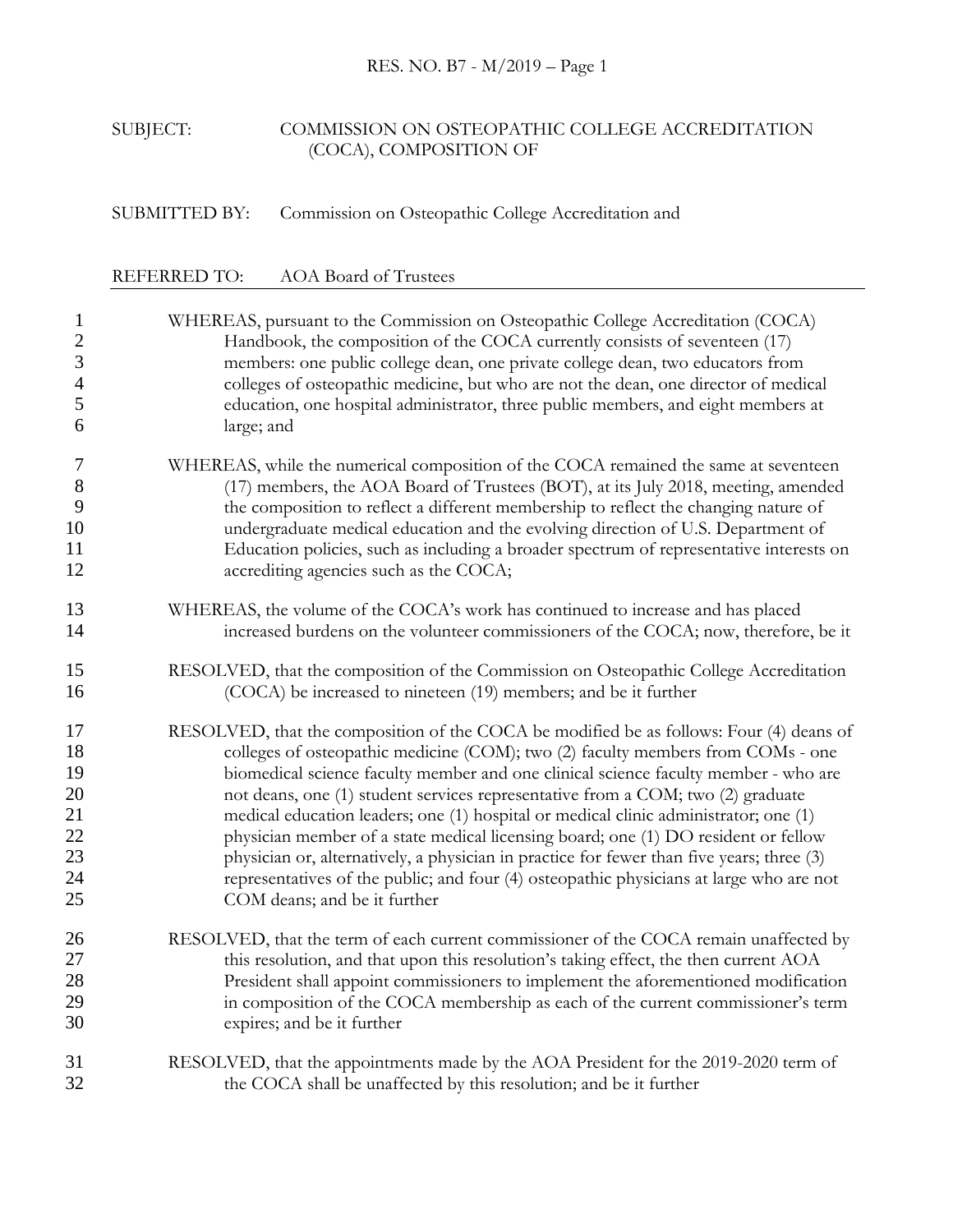|               | RESOLVED, that all other aspects of membership on the COCA shall remain unchanged; and<br>be it further                                                                                                                                                                                                                     |
|---------------|-----------------------------------------------------------------------------------------------------------------------------------------------------------------------------------------------------------------------------------------------------------------------------------------------------------------------------|
| h             | RESOLVED, that the staggered change in composition as intended by this resolution shall<br>begin to take effect upon the inauguration of the AOA President in 2019 with final<br>appointments made in each successive year by succeeding AOA Presidents to realize the<br>full effect of this resolution; and be it further |
| 8             | RESOLVED, that the COCA Handbook be revised to reflect the foregoing modifications to<br>the COCA's composition; and be it further                                                                                                                                                                                          |
| 9<br>10<br>11 | RESOLVED, that upon the expiration of a COCA commissioner's term, any current<br>commissioner shall not be reappointed to serve an eligible subsequent term unless that<br>commissioner is eligible to be appointed to serve in a capacity reflected in the change in                                                       |
| 12            | the COCA's composition stated herein.                                                                                                                                                                                                                                                                                       |

Explanatory Statement: The change in composition is required to spread the work load of the COCA. With increasing interest in establishing new COMs, as well as with the work load generated by the existing 35 COMs (with 56 campuses), the COCA commissioners commit substantial time and effort to review voluminous materials in preparation for the 3-4 day meetings three times during the calendar year, as well as on a monthly basis related to committee work. The increased numbers of commissioners will help alleviate the work load and to re-distribute the work load to more individuals.

This resolution does not violate the Memorandum of Understanding as between AOA and the COCA. While the AOA cannot intervene with the COCA's accreditation decisions or standard-setting functions, the AOA President – based on nominees from an education nomination committee and with approval of the AOA Board of Trustees– appoints members of the COCA. This resolution sets out criteria to be used in the appointment process and, therefore, is an appropriate issue for AOA to decide.

FISCAL IMPACT: The fiscal impact to the AOA is nominal. The addition of two more commissioners will result in added expenses for attending meetings (e.g., travel, accommodations, meals, etc.).

ACTION TAKEN \_**APPROVED**\_\_\_\_\_\_\_\_\_\_\_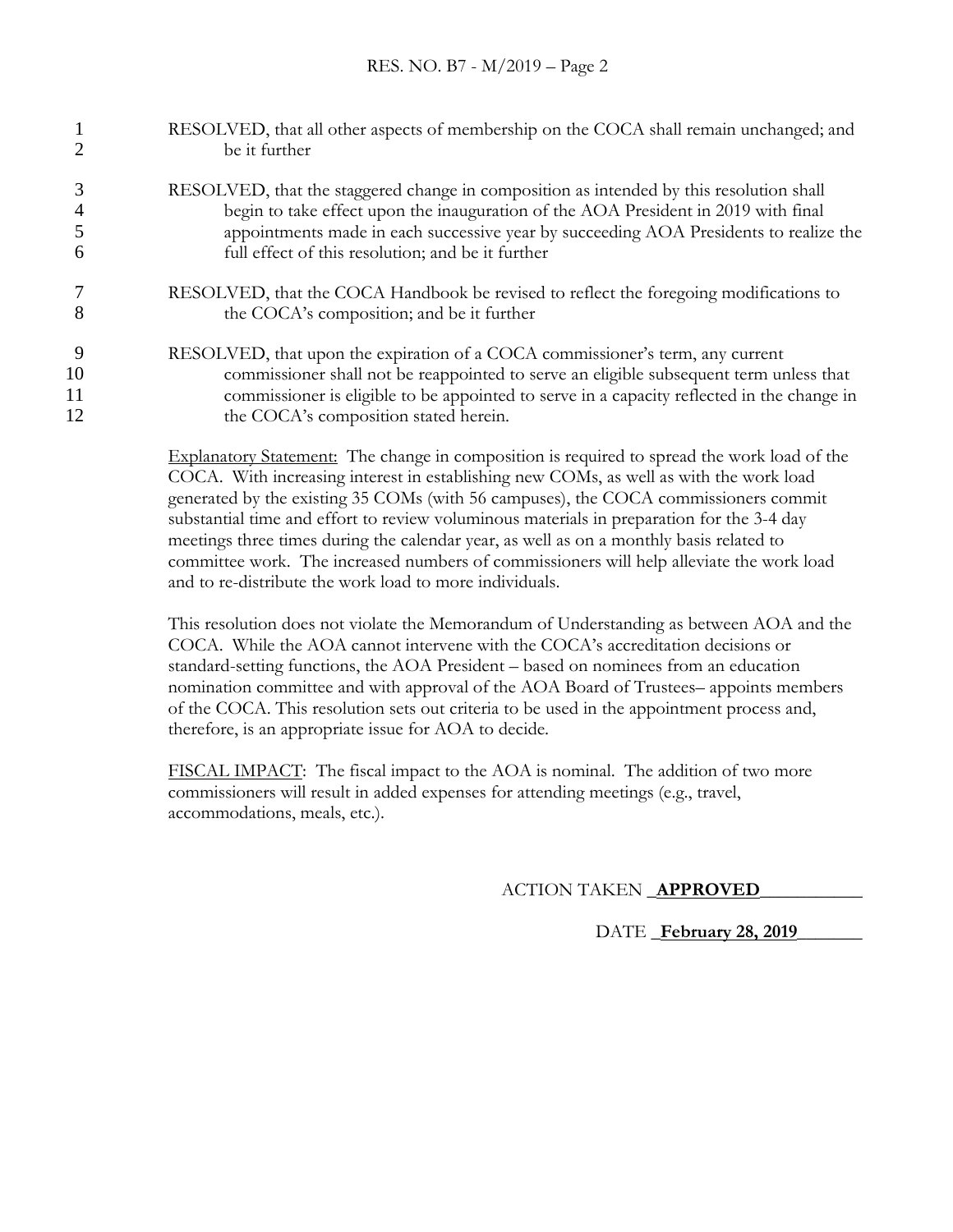## SUBJECT: ACTIONS OF THE EXECUTIVE COMMITTEE OF THE AOA BOARD OF TRUSTEES

SUBMITTED BY: AOA President

REFERRED TO: Board of Trustees

1 RESOLVED, that actions of the Executive Committee meetings on August 14, 2018; August 30, 2018; 2 September 11, 2018; October 4, 2018; November 1, 2018; November 13, 2018; December 11, 3 2018; and January 8, 2019; be APPROVED.

Explanatory Statement:

The Committee believes that resolution B-8 should be handled in executive session.

# ACTION TAKEN \_**REFERRED** (to AOA Board of Trustees)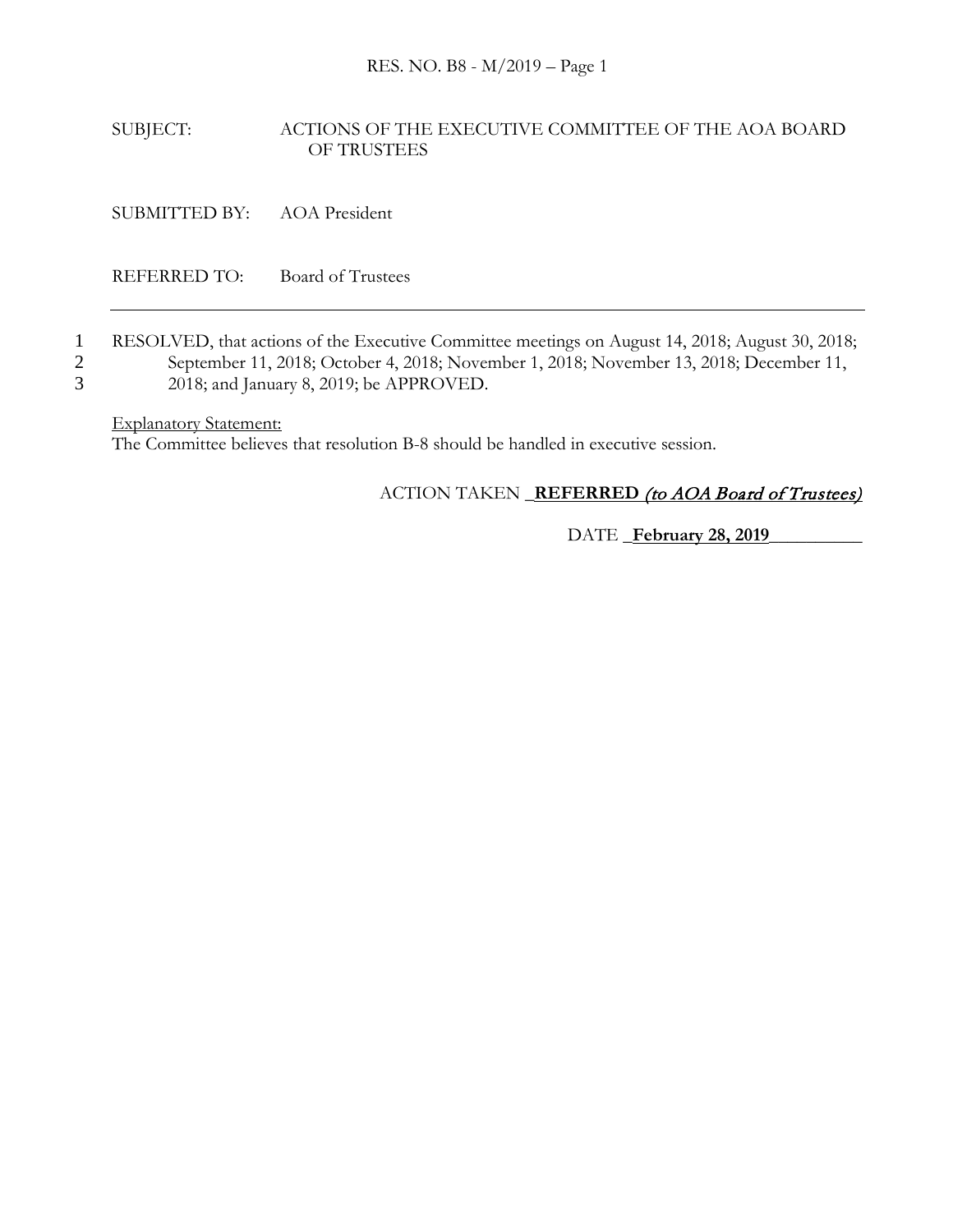## SUBJECT: H800-A/14 SINGLE GRADUATE MEDICAL EDUCATION ACCREDITATION SYSTEM

SUBMITTED BY: 2014 AOA Policy Review

REFERRED TO: AOA Board of Trustees

 RESOLVED, that the AOA Board of Trustees recommend that the following policy be **REAFFIRMED**:

## **H800-A/14 SINGLE GRADUATE MEDICAL EDUCATION ACCREDITATION SYSTEM**

 The American Osteopathic Association (AOA) will evaluate and report to the membership and AOA House of Delegates annually, between 2015 and 2021, concerning the following issues:

- 1) The ability of AOA-trained and certified physicians to serve as program directors in the 8 single GME accreditation system;
- 2) The maintenance of smaller, rural and community based training programs;
- 10 3) The number of solely AOA certified physicians serving as program directors in each 11 specialty;
- 4) The number of osteopathic identified GME programs and number of osteopathic 13 identified GME positions gained and lost;
- 5) The number of osteopathic residents taking osteopathic board certification examinations;
- 6) The status of recognition of osteopathic board certification being deemed equivalent by 17 the ACGME;
- 18 7) The importance of osteopathic board certification as a valid outcome benchmark of the quality of osteopathic residency programs, and be it further

 Any proposed single graduate medical education (GME) accreditation system will provide for the preservation of the unique distinctiveness of osteopathic medicine, osteopathic graduate medical education, osteopathic licensing examinations, osteopathic board certification, osteopathic divisional societies, osteopathic specialty societies, osteopathic specialty colleges, 24 the AOA, and the osteopathic profession. The AOA will remain vigilant in its oversight of the single accreditation process and utilize its ability to cease negotiations as delineated in the Memorandum Of Understanding (MOU) should osteopathic principles and educational opportunities be materially compromised. The AOA will seek to create an exception category to allow the institution/program, on a case by case basis, up to a one year extension without prejudice for an institution/program that has their budget previously planned so as not to put that institution/program at a competitive disadvantage. The AOA will advocate for an extension of the closure date for AOA accreditation beyond July 1, 2020, where appropriate for individual programs on a case by case basis. The AOA will enter into a single accreditation system that perpetuates unique osteopathic graduate medical education programs. 2014